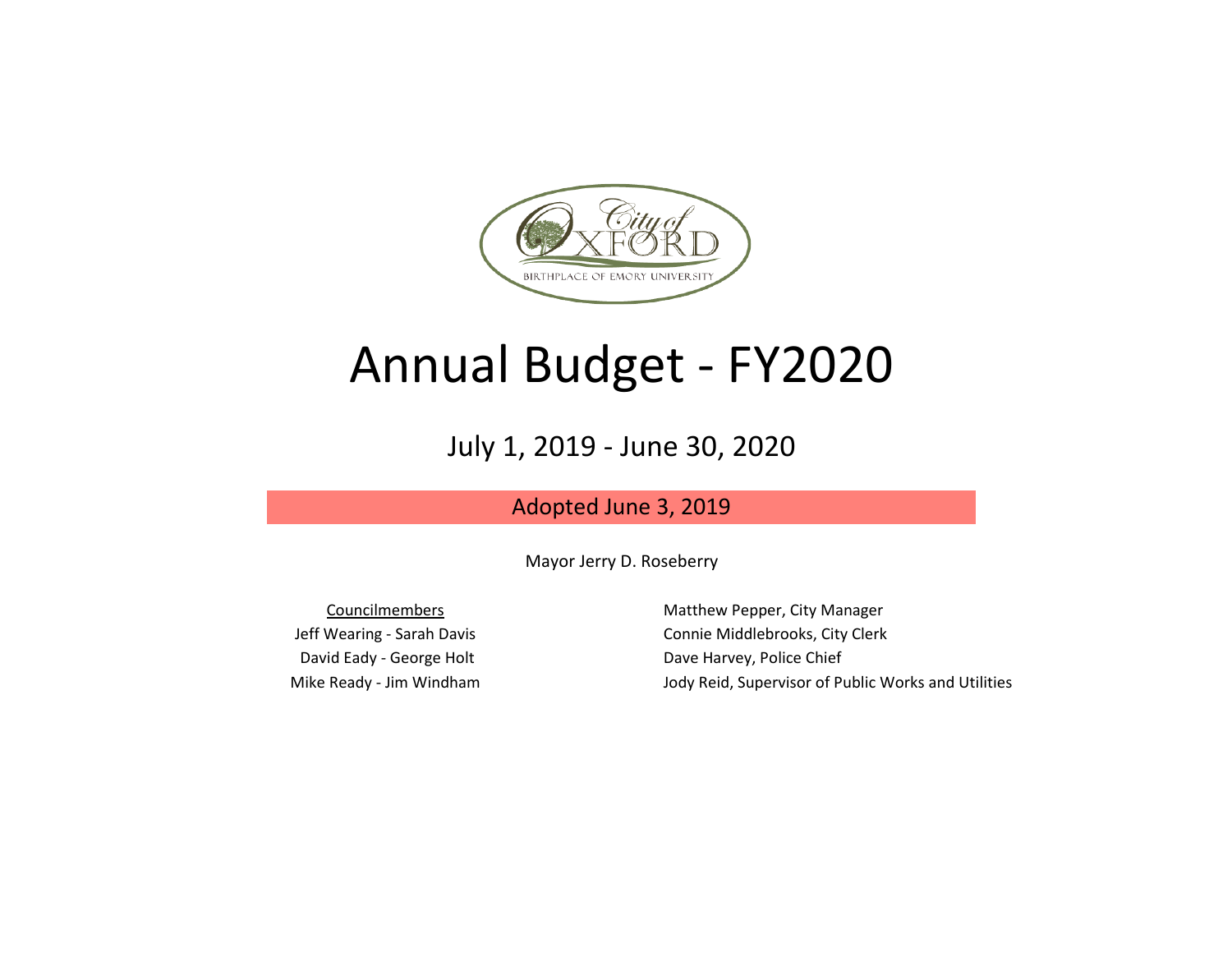|    |                               |                                     | <b>FY2018</b> | FY2019        |                   | FY 2019         | <b>FY2020</b> |                                                          |
|----|-------------------------------|-------------------------------------|---------------|---------------|-------------------|-----------------|---------------|----------------------------------------------------------|
|    | <b>Acct Number</b>            | <b>Description</b>                  | <b>Actual</b> | <b>Budget</b> | <b>Thru April</b> | <b>Estimate</b> | Recommend     | <b>Comments</b>                                          |
|    | <b>GENERAL FUND - REVENUE</b> |                                     |               |               | 83.3%             |                 |               |                                                          |
|    | 1 100-0000-311100-000         | Real Property Tax-Current Yr.       | 95,908        | 95,000        | 106,519           | 95,000          |               | 110,000 Based on county growth                           |
|    | 2 100-0000-311200-000         | Property Tax - Prior Year           | 1,073         | 5,000         | 3,161             | 3,794           | 5,000         |                                                          |
|    | 3 100-0000-311310-000         | Motor Vehicle Adv.                  | 20,938        | 21,500        | 17,888            | 21,466          | 21,000        |                                                          |
|    | 100-0000-311315-000           | <b>Motor Vehicle TAVT</b>           | 35,836        | 28,000        | 36,288            | 43,545          | 45,000        |                                                          |
|    | 5 100-0000-311340-000         | Intangible Tax                      | 3,629         | 4,900         | 2,203             | 2,644           | 3,000         |                                                          |
|    | 6 100-0000-311600-000         | Real Estate Transfer                | 492           | 1,500         | 672               | 806             | 1,000         |                                                          |
|    | 100-0000-311710-000           | Electric Franchise Tax              | 2,101         | 2,000         | 2,237             | 2,000           | 2,200         |                                                          |
| 8  | 100-0000-311730-000           | <b>Gas Franchise Tax</b>            | 14,746        | 12,000        | 11,862            | 14,234          | 12,000        |                                                          |
|    | 100-0000-311750-000           | <b>TV Cable Franchise Tax</b>       | 27,106        | 28,000        | 24,218            | 29,062          | 28,000        |                                                          |
|    | 10 100-0000-311760-000        | Telephone Franchise Tax             | 4,440         | 6,800         | $\Omega$          | 6,800           | 4,500         |                                                          |
|    | 11 100-0000-313100-000        | LOST Sales & Use Tax                | 355,635       | 340,000       | 328,570           | 340,000         |               | 360,000 Based on county-wide sales tax growth.           |
|    | 12 100-0000-316100-000        | <b>General Business License</b>     | 11,605        | 12,000        | 11,320            | 12,000          | 11,500        |                                                          |
|    | 13 100-0000-316200-000        | <b>Insurance Premium Tax</b>        | 141,828       | 141,000       | 152,453           | 152,453         |               | 161,000 One check per year, based on population.         |
| 14 | 100-0000-319000-000           | Penalty/Interest on Del Taxes       | 741           | 1,200         | 1,038             | 1,246           | 1,300         |                                                          |
|    | 15 100-0000-322901-000        | Misc. Income                        | 97            | 1,000         | 2,965             | 3,558           | 1,500         |                                                          |
|    | 16 100-0000-323100-000        | <b>General Building Permits</b>     | $\Omega$      | ი             | 34,865            | 41,838          |               | 15,000 Building inspections contract with Buerau Veritas |
|    | 17 100-0000-335800-000        | Intergovernmental Revenues          | 25,651        | 25,000        | 26,038            | 25,000          |               | 26,000 LMIG from GDOT                                    |
|    | 18 100-0000-341400-000        | <b>Printing/Duplicating Service</b> | 163           | 200           | 85                | 102             | 200           |                                                          |
| 19 | 100-0000-341910-000           | <b>Election Qualifying Fees</b>     | 576           | 600           | $\Omega$          | 576             | 1,200         |                                                          |
|    | 20 100-0000-349100-000        | <b>Cemetery Fees</b>                | 4,800         | 4,000         | 650               | 780             | 2,000         |                                                          |
| 21 | 100-0000-349300-000           | <b>Bad Check Fees</b>               | 540           | 1,000         | 720               | 864             | 1,000         |                                                          |
| 22 | 100-0000-351000-000           | Fines & Forfeitures                 | 83,728        | 70,000        | 90,412            | 108,494         | 80,000        |                                                          |
|    | 23 100-0000-361000-000        | <b>Interest Revenues</b>            | 29,283        | 6,500         | 52,767            | 63,320          | 30,000        |                                                          |
| 24 | 100-0000-381000-000           | Rents and Royalties                 | 550           | 1,500         | 89                | 1,500           | 1,500         |                                                          |
|    | 25 100-0000-381001-000        | Lease Agreement Income              | 30,000        | 30,000        | 31,710            | 31,710          |               | 31,710 Whatcoat Building                                 |
| 26 | 100-0000-381002-000           | Lease - Verizon                     | 26,007        | 26,941        | 22,131            | 26,558          |               | 27,154 Water tower antenna - 2.5% annual increase.       |
|    | 27 100-0000-392300-000        | Proceeds-Dispose of Assets          | 5             | 1,000         | $\Omega$          | U               | 1,000         |                                                          |
|    |                               | <b>REVENUES TOTAL</b>               | \$917,477     | \$866,641     | \$960,860         | \$1,029,348     | \$983,764     |                                                          |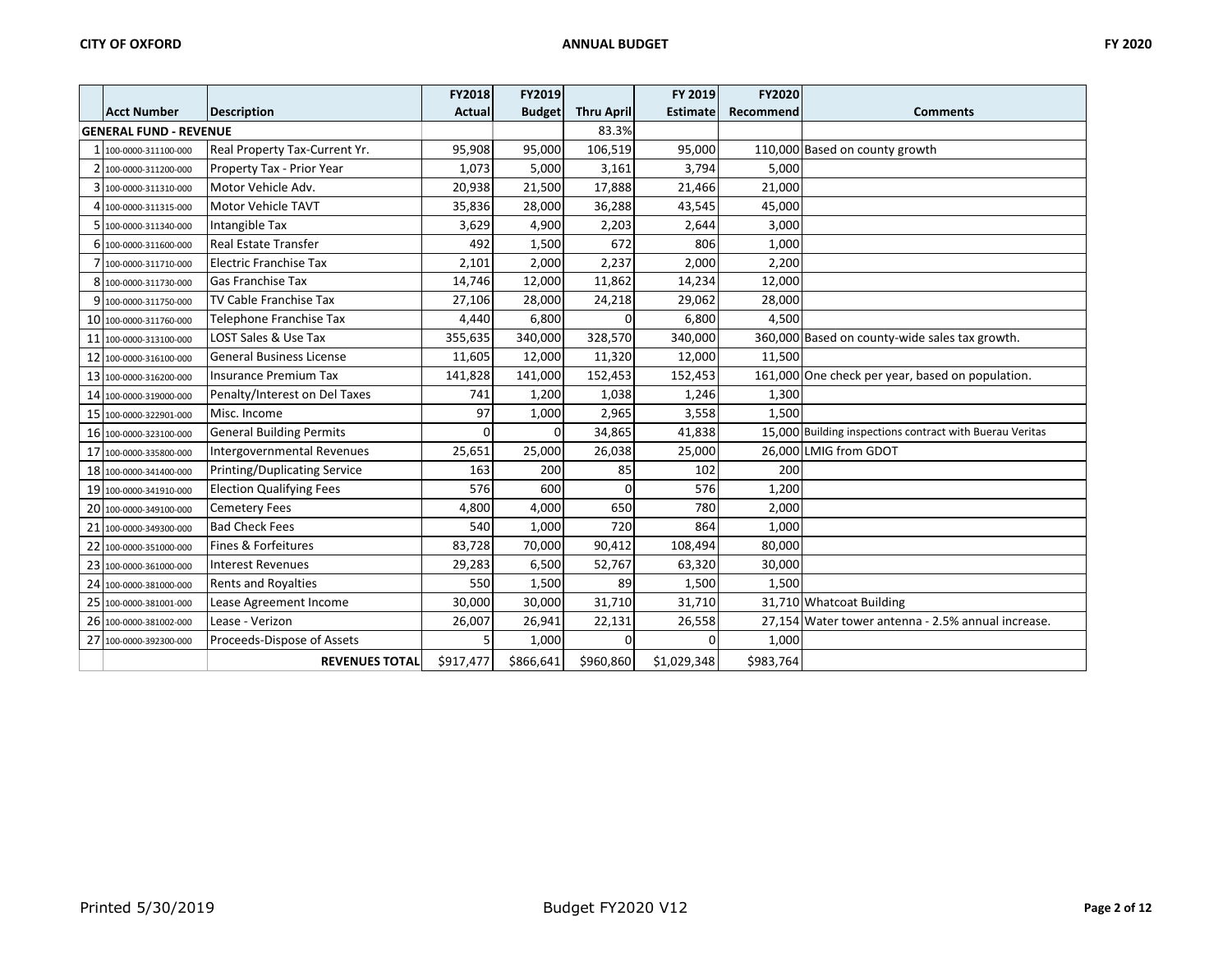|                                    |                                 | <b>FY2018</b> | <b>FY2019</b> |                    | <b>FY 2019</b> | <b>FY2020</b> |                                        |
|------------------------------------|---------------------------------|---------------|---------------|--------------------|----------------|---------------|----------------------------------------|
| <b>Acct Number</b>                 | Description                     | <b>Actual</b> | <b>Budget</b> | <b>Thru Aprill</b> | Estimate       | Recommend     | <b>Comments</b>                        |
| <b>GENERAL FUND - EXPENDITURES</b> |                                 |               |               |                    |                |               |                                        |
| <b>CITY COUNCIL</b>                |                                 |               |               |                    |                |               |                                        |
| 1 100.1100.511100.000              | <b>Regular Employees</b>        | 32,400        | 34,800        | 25,000             | 30,000         | 34.800        |                                        |
| 2 100.1100.512200.000              | Social Security (FICA)          | 2.479         | 2,663         | 1,913              | 2,295          | 2,663         |                                        |
| 3 100.1100.523100.000              | Liability Insurance             | 11.171        | 12.000        | 12.000             | 12.000         |               | 12.000 annual bill in April.           |
| 4 100.1100.523600.000              | <b>Education &amp; Training</b> | 2,688         | 3,000         | 1,871              | 2,246          |               | 6,000 Potentially 4 New Councilmembers |
| 5 100.1400.511100.000              | Reg Employees - Election        | 420           | 600           |                    | 600            | 650           |                                        |
|                                    | <b>SUBTOTAL</b>                 | \$49,158      | \$53,063      | \$40,784           | \$47,141       | \$56,113      |                                        |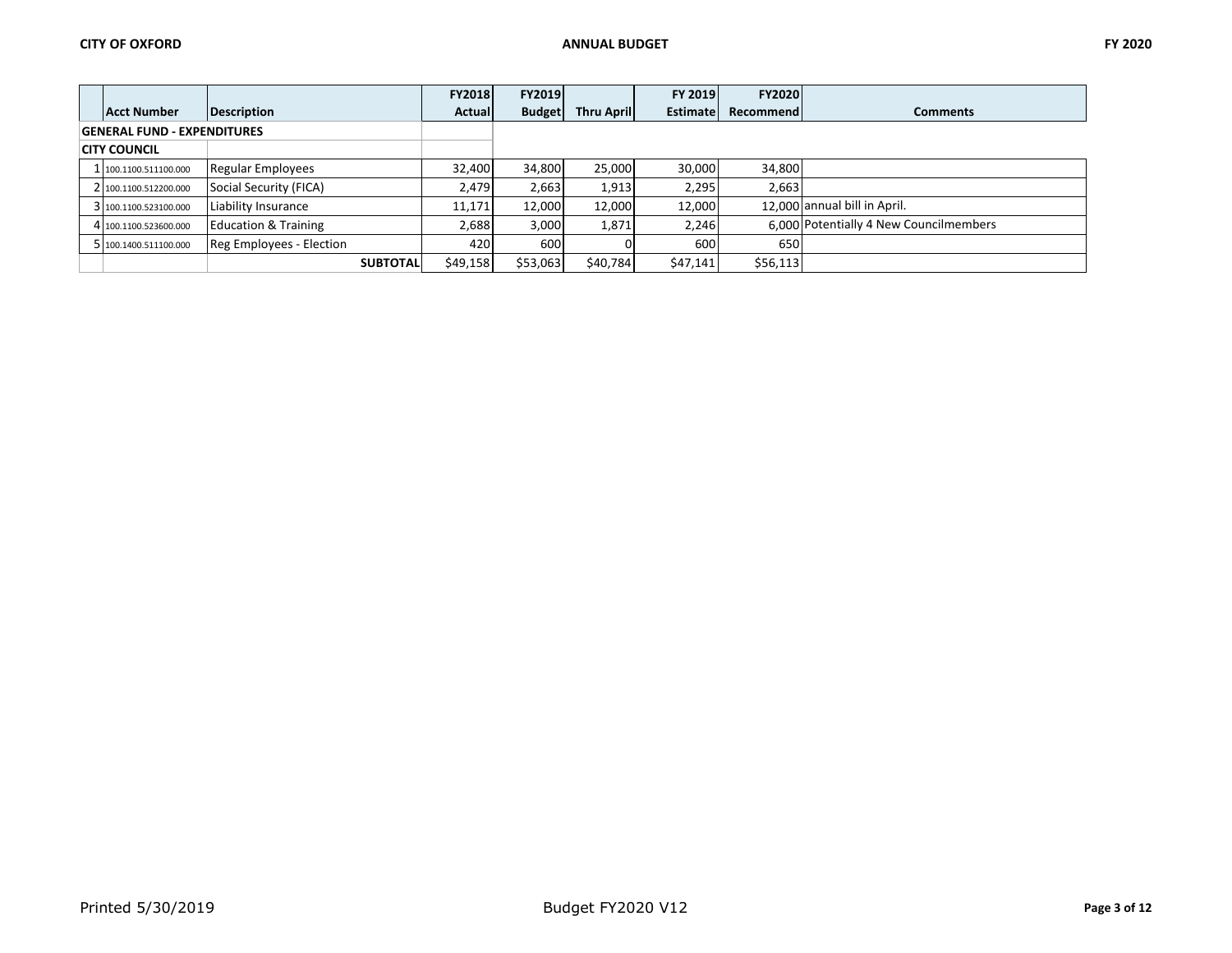|                           |                                     | <b>FY2018</b> | FY2019        |                   | FY 2019         | <b>FY2020</b>    |                                                                         |
|---------------------------|-------------------------------------|---------------|---------------|-------------------|-----------------|------------------|-------------------------------------------------------------------------|
| <b>Acct Number</b>        | <b>Description</b>                  | Actual        | <b>Budget</b> | <b>Thru April</b> | <b>Estimate</b> | Recommend        | <b>Comments</b>                                                         |
| <b>GENERAL GOVERNMENT</b> |                                     |               |               |                   |                 |                  |                                                                         |
| 1 100.1500.511100.000     | Regular Employees                   | 197,762       | 235,717       | 192,484           | 230,980         | 221,854          |                                                                         |
| 2 100.1500.511300.000     | Overtime                            | 5,025         | 6,000         | 3,118             | 3,741           | 5,000            |                                                                         |
| 3 100.1500.512100.000     | Group Insurance                     | 49,073        | 70,452        | 44,042            | 52,851          | 60,313           |                                                                         |
| 4 100.1500.512200.000     | Social Security (FICA)              | 15,700        | 18,415        | 14,713            | 17,655          | 17,354           |                                                                         |
| 5 100.1500.512400.000     | <b>Retirement Plan Expense</b>      | 30,969        | 31,979        | 26,493            | 31,791          | 13,348           |                                                                         |
| 6 100.1500.512450.000     | Retirement Cont. (DC) 401           | 3,817         | 7,332         | 4,429             | 5,314           | 9,715            |                                                                         |
| 7 100.1500.512700.000     | Workers' Comp Insurance             | 713           | 1,000         | 269               | 323             | 1,000            |                                                                         |
| 8 100.1500.512900.000     | <b>Unemployment Payments</b>        | $\Omega$      | 2,000         | $\Omega$          | $\Omega$        | 2,000            |                                                                         |
| 9 100.1500.521200.000     | Professional                        | 79,642        | 110,000       | 68,142            | 81,770          |                  | 110,000 City Attorney, CPA firm, audit services, Tax Assessor's Office. |
| 10 100.1500.521200.001    | <b>Code Enforcement Services</b>    | $\mathbf 0$   | 5,000         | 2,315             | 2,778           |                  | 5,000 Contract with Bureau Veritas.                                     |
| 11 100.1500.521200.002    | Building Permit (BV)                | $\Omega$      | $\Omega$      | 2,466             | 2,959           | 11,250 services. | Contract with Bureau Veritas for building inspection and permitting     |
| 12 100.1500.521202.000    | Fire Services - Newton County       | 21,570        | 22,000        | 23,871            | 23,871          |                  | 26,500 one bill per year.                                               |
| 13 100.1500.521300.000    | <b>Technical Purchased Service</b>  | 40,504        | 40,700        | 37,250            | 40,700          | 42,500           |                                                                         |
| 14 100.1500.522200.000    | Repairs & Maintenance               | 25,210        | 30,000        | 19,308            | 23,169          |                  | 40.000 Building repairs (e.g. - touch up painting, plumbing, etc.)      |
| 15 100.1500.522200.001    | Whatcoat Building maintenance       | $\mathbf 0$   | 5,000         | 225               | 270             | 5.000            |                                                                         |
| 16 100.1500.522200.002    | YH Welcome Center                   | $\mathbf 0$   | 100,000       | $\mathbf 0$       | $\Omega$        |                  | 30,000 Welcome Center operations costs.                                 |
| 17 100.1500.523100.000    | Liability Insurance                 | 12,029        | 10,000        | $\mathbf 0$       | 10,000          |                  | 11,000 annual bill in April.                                            |
|                           |                                     |               |               |                   |                 |                  | Includes monitoring costs for surveillance system                       |
| 18 100.1500.523200.000    | Telephone - Postage                 | 21,899        | 24,000        | 20,060            | 24,072          |                  | 25,200 at new city park.                                                |
| 19 100.1500.523200.001    | Telephone System Upgrades           | $\mathbf 0$   | $\Omega$      | $\Omega$          | $\Omega$        | 8,200            |                                                                         |
| 20 100.1500.523300.000    | <b>Advertising &amp; Promotions</b> | 5,824         | 7,000         | 5,393             | 6,471           | 7,000            |                                                                         |
| 21 100.1500.523320.000    | July 4th parade expenses            | 4,332         | 6,000         | 2,368             | 2,842           | 6,000            |                                                                         |
| 22 100.1500.523600.000    | Dues & Fees                         | 8,624         | 9,000         | 5,602             | 6,723           | 9,000            |                                                                         |
| 23 100.1500.523700.000    | <b>Education &amp; Training</b>     | 6,926         | 8,000         | 7,754             | 9,305           | 12,000           |                                                                         |
| 24 100.1500.531100.000    | <b>Supplies &amp; Materials</b>     | 15,408        | 18,000        | 16,455            | 19,746          | 19,000           |                                                                         |
| 25 100.1500.531200.000    | Energy - Utilities                  | 15,574        | 15,000        | 13,357            | 16,029          | 16,000           |                                                                         |
| 26 100.1500.531600.000    | Small Equipment Under \$5,000       | 2,221         | 5,000         | 1,611             | 1,933           | 5,000            |                                                                         |
| 27 100.1500.531600.001    | Computer Upgrades                   | $\mathbf 0$   | 10,000        | 9,298             | 10,000          |                  | 8,000 Upgrade the server at City Hall.                                  |
|                           |                                     |               |               |                   |                 |                  | Upgrade security system for City Hall (e.g. - upgrade                   |
|                           |                                     |               |               |                   |                 |                  | current cameras, add new cameras, better monitoring                     |
| 28 100.1500.531600.002    | Security System Upgrade             | $\Omega$      | $\Omega$      | $\Omega$          |                 |                  | 7,000 system, etc.)                                                     |
| 29 100.1500.531700.000    | Other/Meetings & Events             | 3,719         | 5,000         | 2,233             | 2,679           |                  | 7,000 Potentially New Mayor                                             |
| 30 100.1500.579000.000    | Contingency - General               | 0             | 26,171        | $\mathbf 0$       | $\Omega$        | 23,392           |                                                                         |
| 31 100.1500.579010.000    | Contingencies - cash over & short   | 130           | 200           | $\Omega$          | 0               | 200              |                                                                         |
|                           | <b>SUBTOTAL</b>                     | \$566,669     | \$828,966     | \$523,254         | \$627,973       | \$764,826        |                                                                         |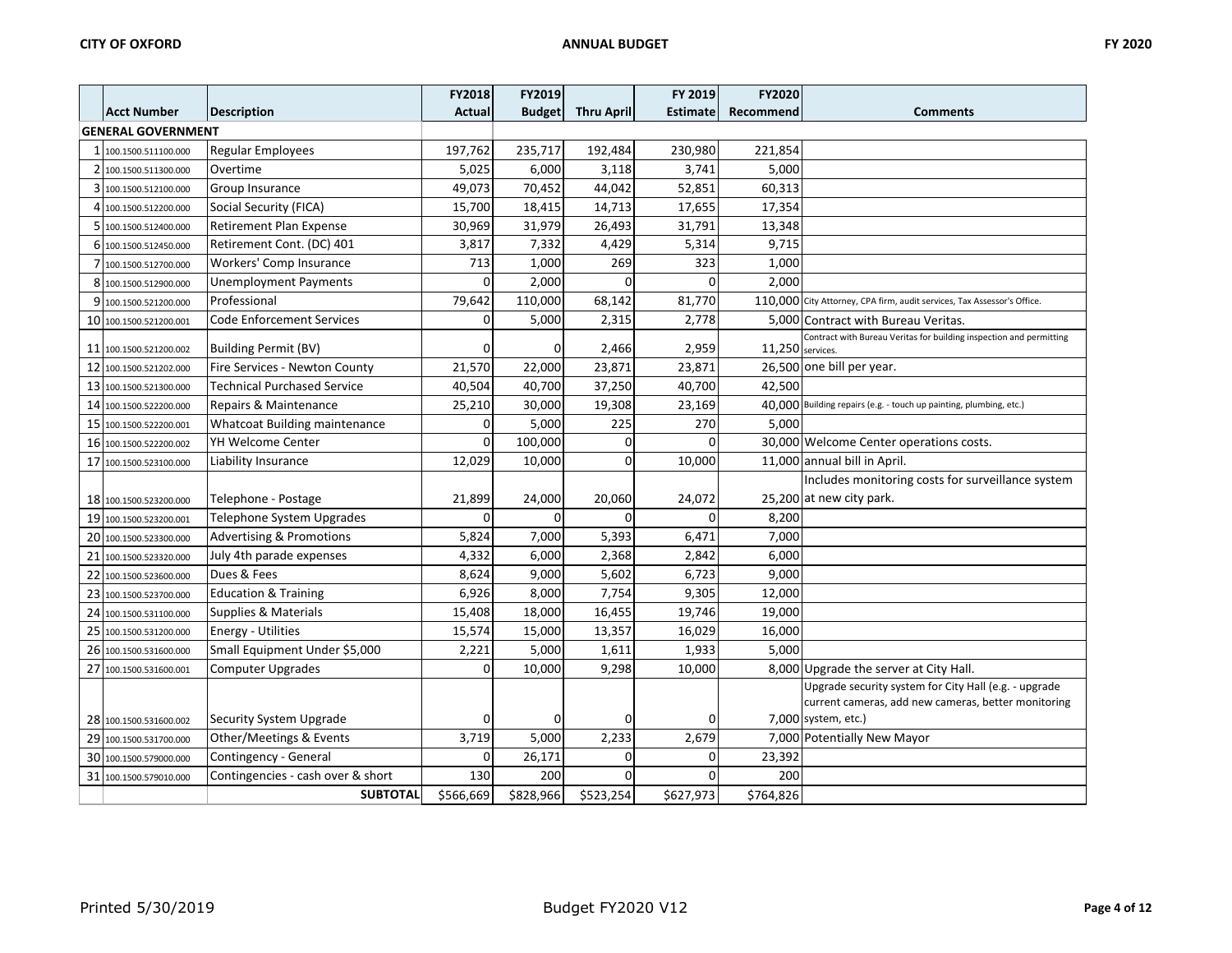|              |                          |                                 | FY2018        | FY2019        |                   | FY 2019         | <b>FY2020</b> |                                                |
|--------------|--------------------------|---------------------------------|---------------|---------------|-------------------|-----------------|---------------|------------------------------------------------|
|              | Acct Number              | <b>Description</b>              | <b>Actual</b> | <b>Budget</b> | <b>Thru April</b> | <b>Estimate</b> | Recommend     | <b>Comments</b>                                |
| <b>COURT</b> |                          |                                 |               |               |                   |                 |               |                                                |
|              | 1 100.2500.521200.000    | Contract - Judge                | 5,000         | 5,000         | 3,750             | 5,000           | 5,000         |                                                |
|              | 2 100.2500.521210.000    | Contract - Public Defender      | 500           | 500           | 500               | 600             | 500           |                                                |
|              | 3 100.2500.521211.000    | Contract - Solicitor            | 2,400         | 4,800         | 4,800             | 4,800           | 4,800         |                                                |
|              | 100.2500.523700.000      | <b>Education - Clerk</b>        | 225           | 1,550         | 791               | 950             | 3,000         |                                                |
|              | 5 100.2500.523701.000    | Education - Judge               | 722           | 1,200         | 1,123             | 1,200           | 1,200         |                                                |
|              | 6 100.2500.523850.000    | Contract - Translator           | 175           | 200           | U                 | 0               | 200           |                                                |
|              |                          | <b>SUBTOTAL</b>                 | \$9,022       | \$13,250      | \$10,964          | \$12,550        | \$14,700      |                                                |
|              | <b>POLICE DEPARTMENT</b> |                                 |               |               |                   |                 |               |                                                |
|              | 7 100.3200.511000.000    | Regular Employees               | 121,424       | 132,981       | 80,171            | 96,205          | 173,830       |                                                |
|              | 8 100.3200.511300.000    | Overtime                        | 9,415         | 12,000        | 9,373             | 11,247          | 10,000        |                                                |
|              | 9 100.3200.512100.000    | Group Insurance                 | 17,842        | 36,710        | 12,518            | 15,021          | 25,987        |                                                |
|              | 10 100.3200.512200.000   | Social Security (FICA)          | 10,012        | 11,091        | 6,850             | 8,220           | 14,063        |                                                |
|              | 11 100.3200.512450.000   | Retirement Cont. (DC) 401       | 4,568         | 6,830         | 3,017             | 3,621           | 10,430        |                                                |
|              | 12 100.3200.512700.000   | Workers' Comp Insurance         | 6,661         | 7,000         | 6,186             | 7,423           | 7,000         |                                                |
|              | 13 100.3200.521300.000   | Tech Purch Serv/Courtware       | 8,119         | 11,000        | 9,000             | 10,800          | 11,000        |                                                |
|              | 14 100.3200.522200.000   | Veh & Equip Repairs & Maint     | 12,312        | 9,000         | 8,998             | 9,000           | 10,000        |                                                |
|              | 15 100.3200.523100.000   | Liability Insurance             | 13,846        | 14,000        | $\Omega$          | 14,000          |               | 12,000 annual bill in April.                   |
|              | 16 100.3200.523200.000   | Telephone-Postage               | 6,736         | 5,500         | 6,545             | 7,854           | 5,500         |                                                |
|              | 17 100.3200.523600.000   | Dues & Fees                     | 130           | 250           | 162               | 194             | 250           |                                                |
|              | 18 100.3200.523700.000   | <b>Education &amp; Training</b> | 1,723         | 2,000         | 1,240             | 1,488           | 2,000         |                                                |
|              | 19 100.3200.523850.000   | Subpoena fee                    | $\Omega$      | 200           | $\Omega$          | $\Omega$        | 200           |                                                |
|              |                          |                                 |               |               |                   |                 |               | Increased volume of inmates brought in by city |
|              | 20 100.3200.523900.000   | Prisoner Housing & costs        | 11,730        | 12,000        | 8,715             | 10,458          |               | 12,000 police officers.                        |
|              | 21 100.3200.531100.000   | Supplies & Materials            | 2,898         | 5,500         | 3,551             | 4,261           | 5,500         |                                                |
|              | 22 100.3200.531270.000   | Gasoline                        | 7,104         | 10,000        | 6,419             | 7,702           |               | 10.000 cost of fuel increased.                 |
|              | 23 100.3200.531600.000   | Small Equipment Under \$5,000   | 8,061         | 5,000         | 2,386             | 5,000           | 5,000         |                                                |
|              | 24 100.3200.531600.001   | <b>Computer Upgrades</b>        | $\Omega$      | 5,000         | 3,647             | 5,000           | $\Omega$      |                                                |
|              | 25 100.3200.531700.000   | Uniforms                        | 2,816         | 5,000         | 1,180             | 4,800           | 5,000         |                                                |
|              | 26 100.3200.571000.000   | Training funds - Payable        | 17,050        | 20,000        | 24,429            | 21,000          | 25,000        |                                                |
|              | 27 100.3800.342500.000   | E-911 Center                    | 32,154        | 22,500        | 41,224            | 22,500          | 43,000        |                                                |
|              |                          | <b>SUBTOTAL</b>                 | \$294,603     | \$333,562     | \$235,611         | \$265,796       | \$387,760     |                                                |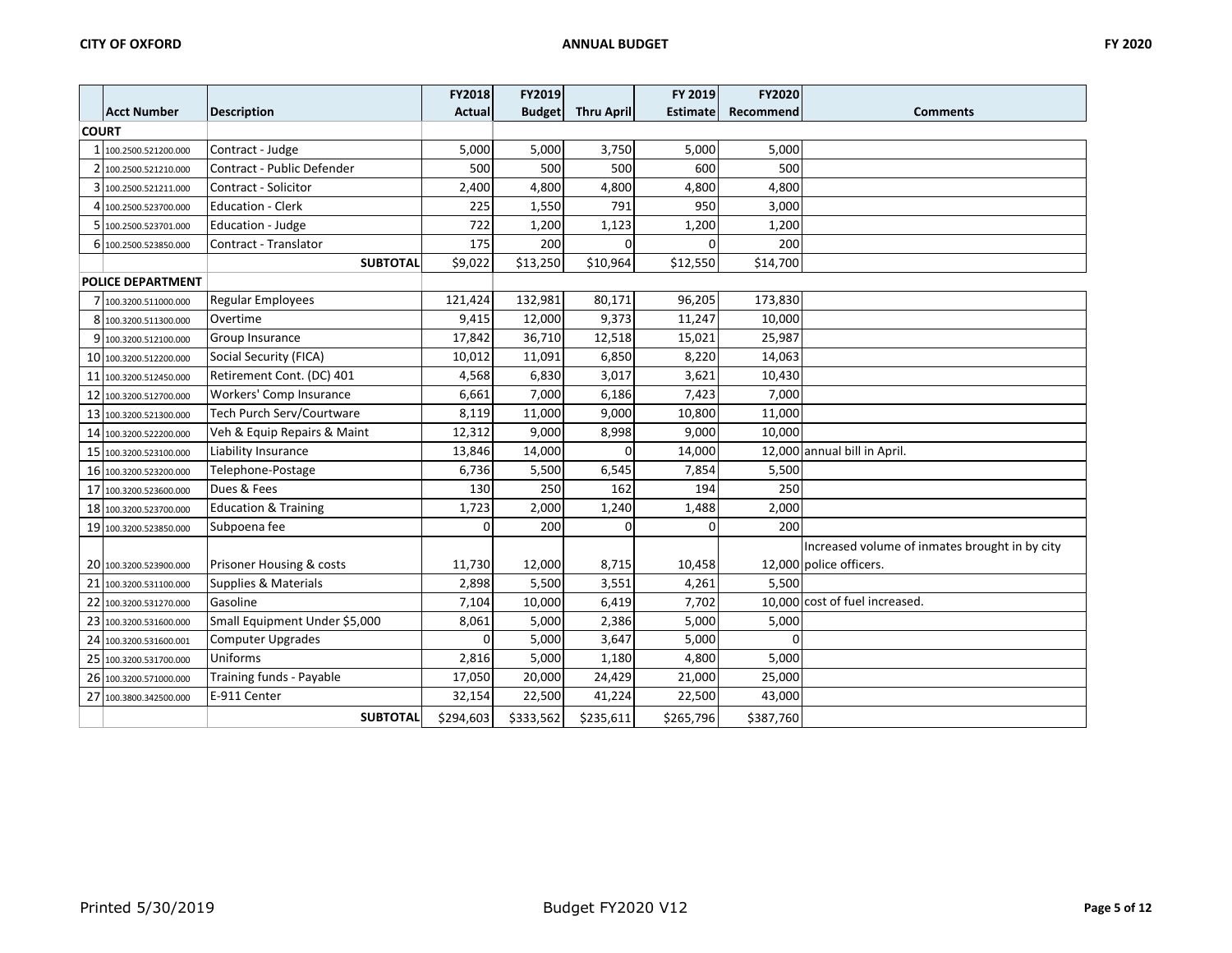|                          |                                 | <b>FY2018</b> | <b>FY2019</b> |                   | FY 2019         | <b>FY2020</b> |                                                               |
|--------------------------|---------------------------------|---------------|---------------|-------------------|-----------------|---------------|---------------------------------------------------------------|
| <b>Acct Number</b>       | <b>Description</b>              | Actual        | <b>Budget</b> | <b>Thru April</b> | <b>Estimate</b> | Recommend     | <b>Comments</b>                                               |
| <b>STREET DEPARTMENT</b> |                                 |               |               |                   |                 |               |                                                               |
|                          |                                 |               |               |                   |                 |               |                                                               |
|                          |                                 |               |               |                   |                 |               | allocating 33% of meter reader salary; 60% of                 |
| 100.4200.511100.000      | <b>Regular Employees-Street</b> | 54,275        | 30,755        | 26,513            | 31,816          |               | 50,780 groundskeeper salary (2); 20% of equip operator salary |
| 2 100.4200.511300.000    | Overtime                        | 1,488         | 1,000         | 960               | 1,152           | 1,000         |                                                               |
| 3 100.4200.512100.000    | Employee Insurance              | 9,797         | 5,219         | 4,657             | 5,589           | 15,494        |                                                               |
| 4 100.4200.512200.000    | Social Security (FICA)          | 4,626         | 2,429         | 1,814             | 2,177           | 3,961         |                                                               |
| 5 100.4200.512400.000    | <b>Retirement Plan Expense</b>  | 9,921         | 2,060         | 1,731             | 2,077           | $\Omega$      |                                                               |
| 6 100.4200.512450.000    | Retirement Cont. (DC) 401       | 859           | 1,443         | 530               | 636             | 2,945         |                                                               |
| 100.4200.512700.000      | Workers' Comp Insurance         | 4,865         | 5,400         | 2,941             | 3,530           | 3,500         |                                                               |
| 8 100.4200.521201.000    | Professional - Engineering      | 1,958         | 3,000         | 2,331             | 2,797           | 3,000         |                                                               |
| 9 100.4200.522200.000    | Veh & Equip Repairs & Maint     | 10,121        | 11,000        | 8,750             | 10,500          | 12,000        |                                                               |
| 10 100.4200.523700.000   | <b>Education &amp; Training</b> | 120           | 500           | 240               | 287             | 500           |                                                               |
| 11 100.4200.523850.000   | Contract Labor - Temporary Help | 47,306        | 12,020        | 9,502             | 11,402          | 13,104        |                                                               |
| 12 100.4200.531100.000   | Supplies & Materials            | 13,275        | 13,000        | 12,711            | 15,253          | 15,000        |                                                               |
| 13 100.4200.531270.000   | Gasoline/Diesel                 | 7,159         | 4,000         | 6,110             | 7,332           |               | 6,300 cost of fuel increased.                                 |
| 14 100.4200.531600.000   | Small Equipment Under \$5,000   | 400           | 1,500         | $\Omega$          |                 | 1,500         |                                                               |
| 15 100.4200.531700.000   | Uniforms                        | 3,257         | 1,800         | 2,062             | 2,474           | 2,500         |                                                               |
| 16 100.4200.531800.000   | Stormwater Management           | 7,000         | 5,500         | 5,500             | 5,500           |               | 7,000 KCNB contract for \$2,000                               |
| 17 100.4200.531901.000   | <b>City Tree Removal</b>        | 26,700        | 30,000        | 12,900            | 15,480          |               | 30,000 Trees continue to decline                              |
| 18 100.4200.532100.000   | Sidewalks                       | $\Omega$      | 3,000         | <sup>0</sup>      |                 | 3,000         |                                                               |
|                          | <b>SUBTOTAL</b>                 | \$203,125     | \$133,627     | \$99,251          | \$118,001       | \$171,584     |                                                               |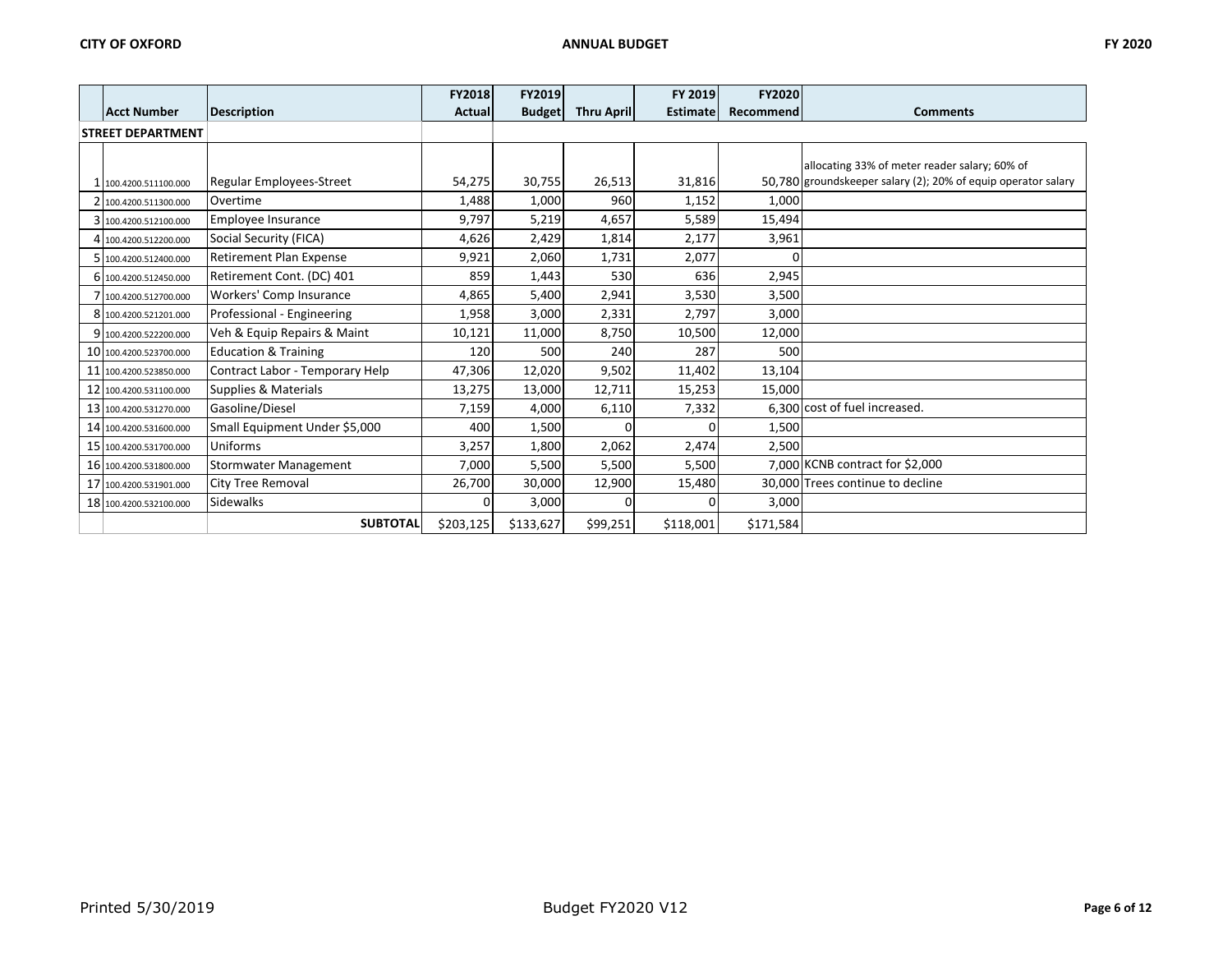|                                        |                                        | <b>FY2018</b> | <b>FY2019</b> |                   | FY 2019         | FY2020    |                                                                              |
|----------------------------------------|----------------------------------------|---------------|---------------|-------------------|-----------------|-----------|------------------------------------------------------------------------------|
| <b>Acct Number</b>                     | <b>Description</b>                     | <b>Actual</b> | <b>Budget</b> | <b>Thru April</b> | <b>Estimate</b> | Recommend | <b>Comments</b>                                                              |
| <b>PARKS AND RECREATION DEPARTMENT</b> |                                        |               |               |                   |                 |           |                                                                              |
| 100.6200.511100.000                    | Regular Employees - Parks & Rec.       | 0             | 10,515        | 5,702             | 6,842           |           | 24,882 allocating 40% of groundskeeper salary (2)                            |
| 2 100.6200.511300.000                  | Overtime                               | $\mathbf 0$   | 500           |                   |                 | 500       |                                                                              |
| 3 100.6200.512100.000                  | Group Insurance                        | $\mathbf 0$   | 137           | 97                | 117             | 7,165     |                                                                              |
| 4 100.6200.512200.000                  | Social Security (FICA)                 | $\mathbf 0$   | 843           | 436               | 523             | 1,942     |                                                                              |
| 5 100.6200.512450.000                  | Retirement Cont. (DC) 401              | 0             | 616           | 227               | 272             | 1,493     |                                                                              |
| 6 100.6200.512700.000                  | Workers' Comp Insurance                | $\mathbf 0$   | 1,000         | 358               | 430             | 500       |                                                                              |
| 100.6200.523850.000                    | Contract Labor - Temporary Help        | $\Omega$      | 5,300         | 2,720             | 3,264           | 5,300     |                                                                              |
| 8 100.6200.521200.000                  | Professional (arborist)                | 450           | 700           | 600               | 720             | 700       |                                                                              |
| 9 100.6200.522200.000                  | Veh & Equip Repairs & Maint            | 0             | 1,000         | $\overline{0}$    |                 | 1,500     |                                                                              |
| 10 100.6200.531100.000                 | Supplies & Materials                   | $\mathbf 0$   | 2,000         | 48                | 58              | 20,000    |                                                                              |
| 11 100.6200.531200.000                 | <b>Energy - Utilities</b>              | $\mathbf 0$   | 0             | $\Omega$          |                 |           | 15,000 cost for park utilities - lighting, restrooms, sprinkler system, etc. |
| 12 100.6200.531270.000                 | Gasoline/Diesel                        | $\mathbf 0$   | 1,400         | 776               | 932             |           | 1,800 cost of fuel increased.                                                |
| 13 100.6200.531700.000                 | Uniforms                               | $\mathbf 0$   | 650           | 500               | 600             | 1,000     |                                                                              |
| 14 100.6200.531600.000                 | Small Equipment Under \$5,000          | $\Omega$      | 500           | $\Omega$          |                 | 1,000     |                                                                              |
|                                        | Tree Board (pruning, planting, Arbor   |               |               |                   |                 |           |                                                                              |
| 15 100.6200.531900.000                 | Day, arborist)                         | 8,342         | 9,000         | 6,729             | 8,075           | 9,000     |                                                                              |
| 16 100.6200.531910.000                 | <b>City Park and Trail Maintenance</b> | $\Omega$      | 10,000        | 2,350             | 2,820           | 35,000    |                                                                              |
|                                        | <b>SUBTOTAL</b>                        | \$8,792       | \$25,250      | \$20,544          | \$13,204        | \$126,781 |                                                                              |
| <b>CEMETERY</b>                        |                                        |               |               |                   |                 |           |                                                                              |
| 17 100.4900.522200.000                 | Cemetery Found. Maint. Suppl.          | 10,000        | 5,000         | 5,000             | 5,000           |           | 7,000 Foundation requesting \$7,000.                                         |
| 18 100.4900.531900.000                 | <b>Tree Removal</b>                    | 4,800         | 5,000         | 4,800             | 5,000           | 5,000     |                                                                              |
|                                        | <b>SUBTOTAL</b>                        | \$14,800      | \$10,000      | \$9,800           | \$10,000        | \$12,000  |                                                                              |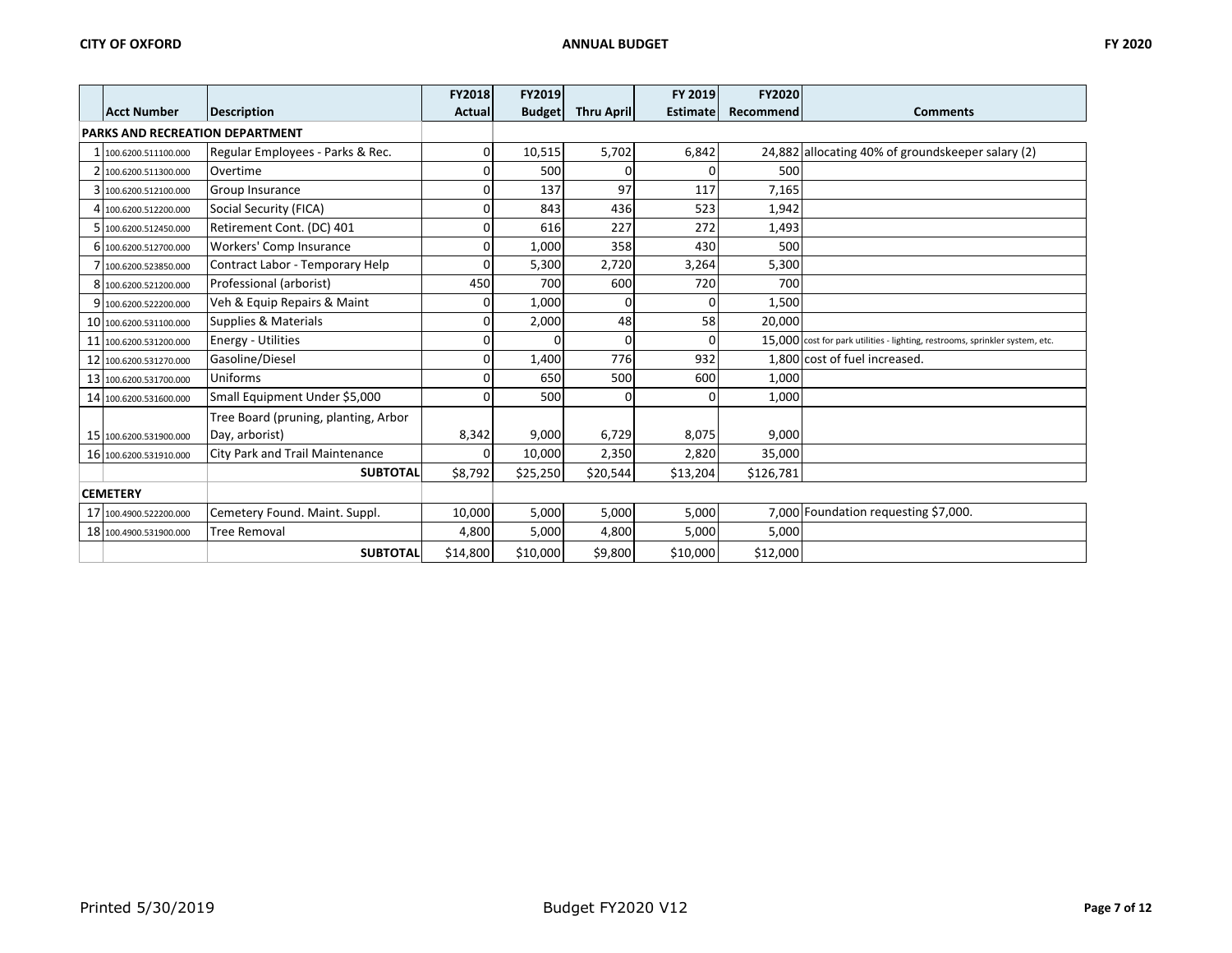|    |                                              |                                   | <b>FY2018</b> | FY2019        |                   | FY 2019         | FY2020    |                                                         |
|----|----------------------------------------------|-----------------------------------|---------------|---------------|-------------------|-----------------|-----------|---------------------------------------------------------|
|    | <b>Acct Number</b>                           | <b>Description</b>                | <b>Actual</b> | <b>Budget</b> | <b>Thru April</b> | <b>Estimate</b> | Recommend | <b>Comments</b>                                         |
|    | <b>WATER &amp; SEWER FUND - REVENUES</b>     |                                   |               |               |                   |                 |           |                                                         |
|    | 1 505.0000.344210.000                        | <b>Water Charges/Sales</b>        | 507,618       | 510,000       | 424,480           | 509,377         | 510,000   |                                                         |
|    | 2 505.0000.344215.000                        | <b>Water Tap Fees</b>             | 5,902         | 10,000        | 13,173            | 15,000          | 10,000    |                                                         |
|    | 3 505.0000.344255.000                        | Sewer Charges/Sales               | 264,051       | 259,000       | 218,137           | 261,764         | 260,000   |                                                         |
|    | 4 505.0000.344256.000                        | Sewer Tap Fees                    | 6,673         | 4,000         | 4,561             | 10,000          | 10,000    |                                                         |
|    | 5 505.0000.344280.000                        | <b>Hydrant Meter</b>              | $\Omega$      | 500           | 117               | 140             | 500       |                                                         |
|    |                                              | <b>TOTAL REVENUES</b>             | \$784,244     | \$783,500     | \$660,469         | \$796,281       | \$790,500 |                                                         |
|    | <b>WATER &amp; SEWER FUND - EXPENDITURES</b> |                                   |               |               |                   |                 |           |                                                         |
|    | 6 505.4300.511100.000                        | <b>Regular Employees</b>          | 37,630        | 37,901        | 30,291            | 36,349          |           | 37,825 allocating 33% of meter reader/equip oper salary |
|    | 505.4300.511300.000                          | Overtime                          | 3,371         | 3,000         | 1,056             | 1,267           | 3,000     |                                                         |
|    | 8 505.4300.512100.000                        | Employee Insurance                | 8,956         | 12,572        | 10,719            | 12,863          | 11,957    |                                                         |
|    | 9 505.4300.512200.000                        | Social Security (FICA)            | 3,087         | 3,129         | 2,986             | 3,583           | 3,123     |                                                         |
|    | 10 505.4300.512450.000                       | Retirement Cont. (DC) 401         | 1,335         | 2,219         | 1,407             | 1,688           | 2,270     |                                                         |
|    | 11 505.4300.512700.000                       | Workers' Comp Insurance           | 1,681         | 2,500         | 2,205             | 2,647           | 3,000     |                                                         |
|    | 12 505.4300.521200.000                       | Legal & Professional              | 3,900         | 3,900         | 3,900             | 3,900           | 3,900     |                                                         |
|    | 13 505.4300.521300.000                       | <b>Sewer Treatment Fees</b>       | 122,975       | 120,000       | 94,912            | 113,894         | 122,000   |                                                         |
|    | 14 505.4300.522200.000                       | Veh & Equip Repairs & Maint       | 4,826         | $\mathbf 0$   | 3,019             | $\Omega$        |           | 0 Split into four accounts below:                       |
|    | 15 505.4300.522200.001                       | <b>Service Contracts</b>          | 15,041        | 16,000        | 15,281            | 18,337          |           | 16,000 Includes elevated tank and two lift stations.    |
| 16 |                                              | <b>Building Repairs</b>           |               | 2,000         | $\Omega$          | 0               | 2,000     |                                                         |
| 17 |                                              | Equipment Repair and Rental       |               | 1,500         | $\Omega$          | 0               | 1,500     |                                                         |
| 18 |                                              | Vehicle Repairs                   |               | 300           | 222               | 266             | 300       |                                                         |
|    | 19 505.4300.523100.000                       | Liability Insurance               | 1,833         | 1,500         | $\Omega$          | 2,000           |           | 1,600 annual bill in April.                             |
|    | 20 505.4300.523200.000                       | Telephone-Postage                 | 1,528         | 1,500         | 1,328             | 1,593           | 1,600     |                                                         |
|    | 21 505.4300.523600.000                       | Dues & Fees                       | 1,161         | 1,300         | 2,070             | 2,484           |           | 1,300 Includes online bill pay fee.                     |
|    | 22 505.4300.523700.000                       | <b>Education &amp; Training</b>   | 3,797         | 2,500         | 1,323             | 1,588           |           | 3.000 Includes license fees                             |
|    | 23 505.4300.523850.000                       | <b>Contract Labor</b>             | 8,525         | 25,000        | 6,325             | 7,590           | 20,000    |                                                         |
|    | 24 505.4300.531100.000                       | Materials & Supplies              | 19,469        | 22,000        | 18,913            | 22,695          | 22,000    |                                                         |
|    | 25 505.4300.531200.000                       | <b>Energy - Utilities</b>         | 2,374         | 1,900         | 2,168             | 2,602           | 2,500     |                                                         |
|    | 26 505.4300.531270.000                       | Gasoline/Diesel                   | 3,712         | 4,400         | 3,334             | 4,001           |           | 4,500 cost of fuel increased.                           |
|    | 27 505.4300.531510.000                       | <b>Water for Resale</b>           | 220,673       | 218,000       | 157,216           | 188,659         | 212,000   |                                                         |
|    | 28 505.4300.531600.000                       | Small Equipment Under \$5,000     | $\mathbf 0$   | 3,000         | $\Omega$          | 0               | 3,000     |                                                         |
|    | 29 505.4300.531700.000                       | Uniforms                          | 3,050         | 2,500         | 2,760             | 3,312           | 3,000     |                                                         |
|    | 30 505.4300.561000.000                       | <b>Depreciation Expense</b>       | 180,607       | 180,607       | 150,508           | 186,000         | 215,520   |                                                         |
|    | 31 505.4300.574000.000                       | <b>Bad Debt Expense</b>           | 5,763         | 7,000         | $\overline{0}$    | 0               | 6,000     |                                                         |
|    | 32 505.4300.582000.000                       | <b>GEFA Loan Interest Payback</b> | 342           | 20,000        | 948               | 1,137           | 20,000    |                                                         |
|    | 33 505.4300.579000.000                       | Contingency                       | $\mathbf 0$   | 7,272         | $\Omega$          | $\overline{0}$  | 7,605     |                                                         |
|    |                                              | <b>TOTAL EXPENDITURES</b>         | \$655,635     | \$703,500     | \$512,890         | \$618,455       | \$730,500 |                                                         |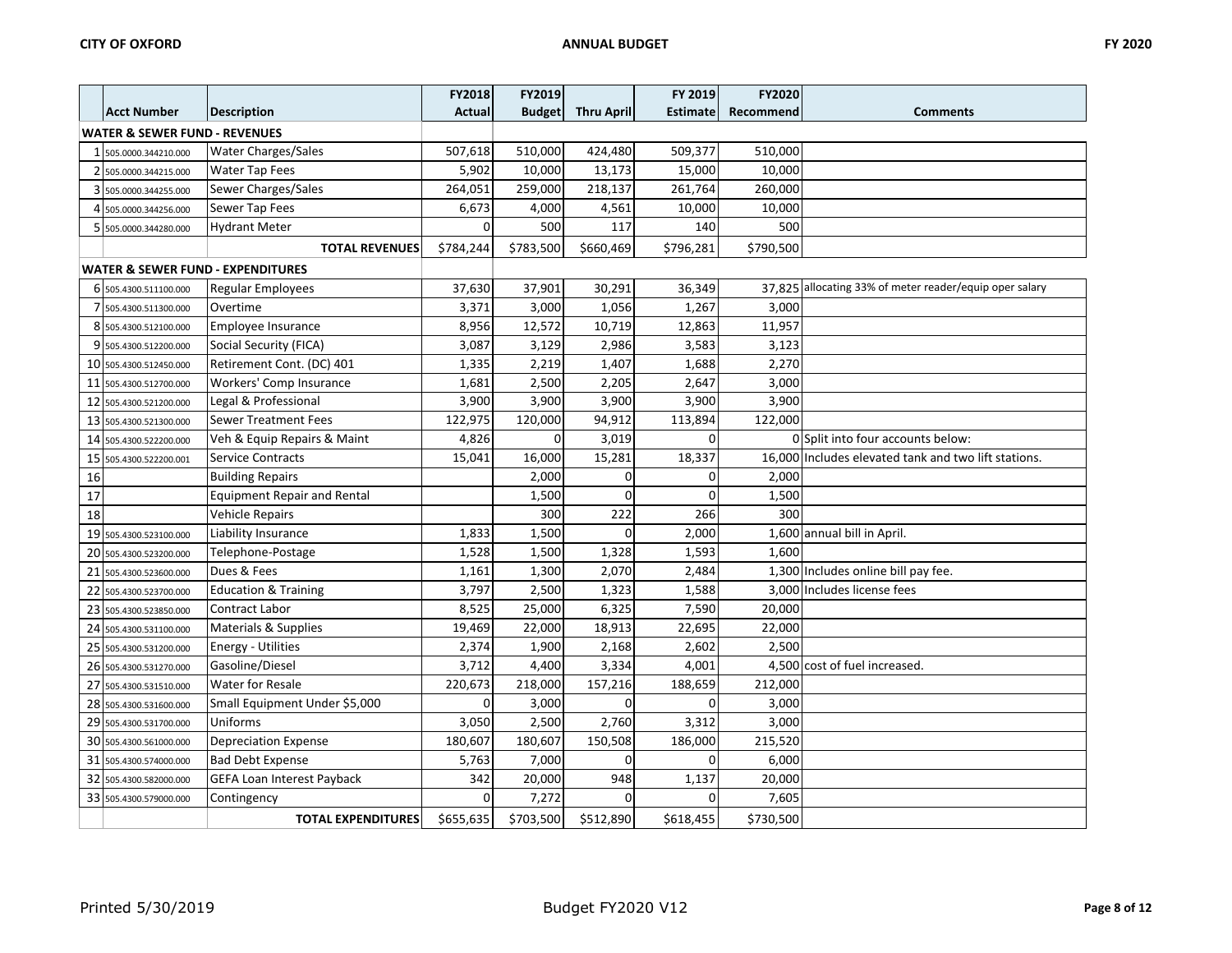|                                                  |                                                        | <b>FY2018</b> | <b>FY2019</b> |                   | FY 2019         | <b>FY2020</b> |                                                          |
|--------------------------------------------------|--------------------------------------------------------|---------------|---------------|-------------------|-----------------|---------------|----------------------------------------------------------|
| <b>Acct Number</b>                               | <b>Description</b>                                     | <b>Actual</b> | <b>Budget</b> | <b>Thru April</b> | <b>Estimate</b> | Recommend     | <b>Comments</b>                                          |
| <b>ELECTRIC FUND - REVENUES</b>                  |                                                        |               |               |                   |                 |               |                                                          |
| 1510.0000.344310.000                             | <b>Electric Sales</b>                                  | 2,466,074     | 2,414,826     | 2,054,785         | 2,465,741       |               | 2,508,672 ECG estimate.                                  |
| 2 510.0000.344311.000                            | Penalties After the 15th                               | 94,680        | 105,000       | 76,143            | 91,372          | 95,000        |                                                          |
| 3 510.0000.344312.000                            | Service Charges                                        | 6,250         | 6,000         | 6,150             | 7,380           | 6,000         |                                                          |
| 4 510.0000.361000.000                            | Interest Revenue                                       | $\Omega$      | 150           | $\Omega$          | $\Omega$        | 150           |                                                          |
| 5 510.0000.361001.000                            | Municipal Competitive Trust                            | 6,287         | 64,260        | 4,355             | 5,226           | $\Omega$      |                                                          |
| 6 510.0000.381000.000                            | Other Rebates-Off System Sales                         | 60,281        | 5,000         | 1,740             | 63,000          | 60,000        |                                                          |
|                                                  | TOTAL REVENUES \$2,633,572 \$2,595,236 \$2,143,173     |               |               |                   | \$2,632,719     | \$2,669,822   |                                                          |
| <b>ELECTRIC FUND - EXPENDITURES</b>              |                                                        |               |               |                   |                 |               |                                                          |
| 7 510.4600.511110.000                            | <b>Regular Employees</b>                               | 111,441       | 114,082       | 94,585            | 113,502         |               | 117,236 allocating 34% of meter reader/equip oper salary |
| 8 510.4600.511300.000                            | Overtime                                               | 4,367         | 5,000         | 3,231             | 3,877           | 5,000         |                                                          |
| 9 510.4600.512100.000                            | Employee Insurance                                     | 16,314        | 22,606        | 19,000            | 22,800          | 33,543        |                                                          |
| 10 510.4600.512200.000                           | Social Security (FICA)                                 | 8,728         | 9,110         | 7,186             | 8,623           | 9,351         |                                                          |
| 11 510.4600.512400.000                           | Retirement Plan Expense                                | 25,349        | 35,459        | 29,771            | 35,725          | 33,333        |                                                          |
| 12 510.4600.512450.000                           | Retirement Cont. (DC) 401                              | 185           | 536           | 105               | 125             | 518           |                                                          |
| 13 510.4600.512700.000                           | Workers' Comp Insurance                                | 1,388         | 2,000         | 1,160             | 1,392           | 2,000         |                                                          |
| 14 510.4600.521200.000                           | <b>ECG Professional Services</b>                       | 68,200        | 60,000        | 51,190            | 59,595          |               | 62,000 ECG fees are shown separate from power costs.     |
| 15 510.4600.522200.000                           | Veh & Equip Repairs & Maint                            | 8,601         | 7,200         | 6,372             | 7,646           | 7,200         |                                                          |
| 16 510.4600.522201.000                           | Power line Tree Trimming                               | 21,922        | 35,000        | 23,015            | 27,618          | 35,000        |                                                          |
| 17 510.4600.523100.000                           | Liability Insurance                                    | 8,007         | 8,000         | $\Omega$          | 9,000           |               | 9,000 annual bill in April.                              |
| 18 510.4600.523200.000                           | Telephone-Postage                                      | 7,675         | 8,000         | 8,007             | 9,609           | 8,000         |                                                          |
| 19 510.4600.523600.000                           | Dues & Fees                                            | 66            | 500           | 725               | 500             |               | 500 Fees for online bill paying.                         |
|                                                  |                                                        |               |               |                   |                 |               | J. Benton's apprenticeship program and A.                |
| 20 510.4600.523700.000                           | Linemen Training                                       | 1,902         | 8,000         | 3,462             | 4,155           |               | 6.000 Ballard's groundman training.                      |
| 21 510.4600.531100.000                           | Supplies & Materials                                   | 16,821        | 16,000        | 13,022            | 15,626          | 16,500        |                                                          |
| 22 510.4600.531200.000                           | Energy/Utilities                                       | 8,129         | 7,000         | 6,116             | 7,340           | 7,500         |                                                          |
| 23 510.4600.531270.000                           | Gasoline/Diesel                                        | 6,337         | 7,200         | 4,694             | 5,633           |               | 6.500 cost of fuel increased.                            |
| 24 510.4600.531530.000                           | <b>Electricity Purchased</b>                           | 1,421,969     | 1,455,316     | 1,151,782         | 1,382,138       |               | 1,419,242 ECG estimate.                                  |
| 25 510.4600.531600.000                           | Small Equipment Under \$5,000                          | 1,873         | 2,500         | $\Omega$          | $\Omega$        | 2,500         |                                                          |
| 26 510.4600.531700.000                           | Uniforms                                               | 5,205         | 4,200         | 4,839             | 5,806           | 5,000         |                                                          |
| 27 510.4600.541004.000                           | <b>Street Lights</b>                                   | 2,280         | 1,500         | 2,280             | 2,736           | 2,300         |                                                          |
|                                                  |                                                        |               |               |                   |                 |               | Upgrade security system for Maintenance Facility (e.g. - |
|                                                  | <b>Maintenance Facility Security System</b><br>Upgrade | 0             | 0             | $\overline{0}$    | 0               |               | upgrade current cameras, add new cameras, improved       |
| 28 510.4600.531600.000<br>29 510.4600.561003.000 | Depreciation                                           | 93,794        | 89,779        | 79,482            | 95,378          | 93,612        | 5,800 monitoring system, etc.)                           |
| 30 510.4600.574000.000                           | <b>Bad Debt Expense</b>                                | 22,239        | 25,500        | 7,720             | 9,264           | 22,500        |                                                          |
| 31 510.4600.579000.000                           | Contingency                                            | 0             | 6,488         | $\Omega$          | 0               | 9,686         |                                                          |
|                                                  | TOTAL EXPENDITURES \$1,862,793 \$1,930,976 \$1,517,744 |               |               |                   | \$1,828,089     | \$1,919,822   |                                                          |
|                                                  |                                                        |               |               |                   |                 |               |                                                          |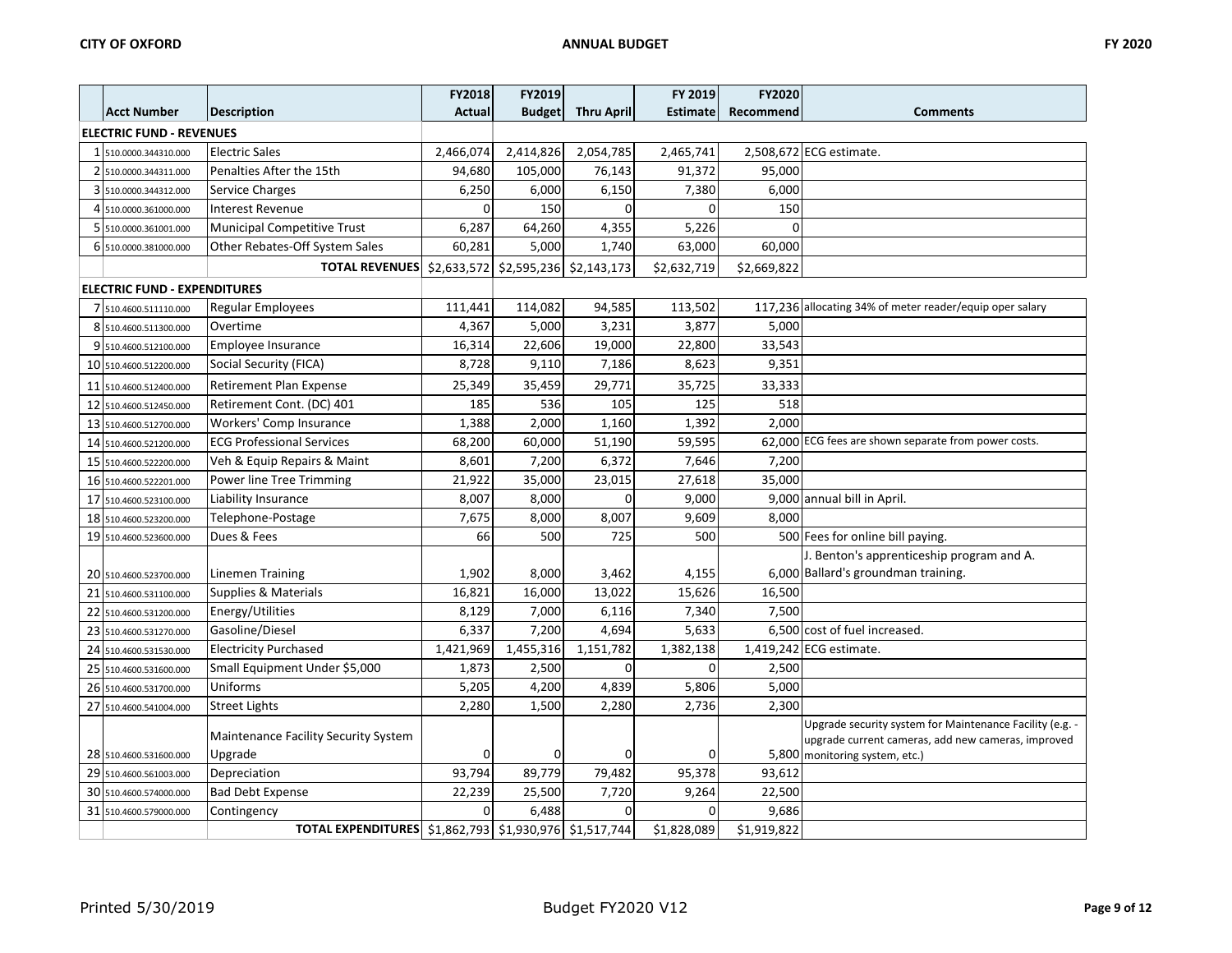|                                       |                                  | FY2018        | FY2019        |                   | FY 2019         | FY2020    |                                                    |
|---------------------------------------|----------------------------------|---------------|---------------|-------------------|-----------------|-----------|----------------------------------------------------|
| <b>Acct Number</b>                    | <b>Description</b>               | <b>Actual</b> | <b>Budget</b> | <b>Thru April</b> | <b>Estimate</b> | Recommend | <b>Comments</b>                                    |
| <b>SANITATION FUND - REVENUES</b>     |                                  |               |               |                   |                 |           |                                                    |
| 540.0000.344110.000                   | <b>Refuse Collection Charges</b> | 148,589       | 169.050       | 141,180           | 169,416         | 169,050   |                                                    |
| 2 540.0000.344130.000                 | Sale of Recycled Materials       | 0             | 200           | 290               |                 | 200       |                                                    |
|                                       | <b>TOTAL REVENUES</b>            | \$148,589     | \$169,250     | \$141,470         | \$169,416       | \$169,250 |                                                    |
| <b>SANITATION FUND - EXPENDITURES</b> |                                  |               |               |                   |                 |           |                                                    |
| 3 540.4300.511100.000                 | Regular Employee - Sanitation    |               | 24,384        | 14,580            | 17,495          |           | 20,313 allocating 80% of equipment operator salary |
| 4 540.4300.511300.000                 | Overtime                         |               | 500           | $\Omega$          | U               | 500       |                                                    |
| 5 540.4300.512100.000                 | Group Insurance                  |               | 7,595         | 800               | 960             | 7,165     |                                                    |
| 6 540.4300.512200.000                 | Social Security (FICA)           |               | 1,904         | 1,115             | 1,338           | 1,592     |                                                    |
| 540.4300.512400.000                   | <b>Retirement Plan Expense</b>   |               | 8,350         | 6,923             | 8,307           | $\Omega$  |                                                    |
| 8 540.4300.512450.000                 | Retirement Cont. (DC) 401        |               | 1,300         | 356               | 427             | 813       |                                                    |
| 9 540.4300.512700.000                 | Workers' Comp Insurance          |               | 3,250         | 358               | 430             | 500       |                                                    |
| 10 540.4300.522110.000                | Disposal Services-Landfill Fees  | 7,084         | 8,000         | 6,740             | 8,088           | 8,000     |                                                    |
| 11 540.4300.522200.000                | Vehicle & Equip Repairs & Maint  |               | 3,000         | C                 |                 | 5,000     |                                                    |
| 12 540.4300.531100.000                | <b>Supplies &amp; Materials</b>  |               | 1,000         | 56                | 67              | 6,500     |                                                    |
| 13 540.4300.523580.000                | <b>Contract Labor</b>            |               | 16,773        | 13,280            | 15,936          | 20,966    |                                                    |
| 14 540.4300.531270.000                | Gasoline/Diesel                  |               | 5,000         | 1,451             | 1,741           |           | 5,000 cost of fuel increased.                      |
| 15 540.4300.531700.000                | Uniforms                         |               | 1,300         | 363               | 436             | 1,000     |                                                    |
| 16 540.4300.531600.000                | Small Equipment Under \$5,000    |               | 1,000         | $\Omega$          | U               | 1,000     |                                                    |
| 17 540.4300.523100.000                | Liability Insurance              |               | 3,000         | $\Omega$          |                 | 3,000     |                                                    |
| 18 540.4300.522111.000                | College Walk Dumpster Fees       | 6,650         | 6,700         | 4,988             | 5,985           | 6,700     |                                                    |
| 19 540.4300.523581.000                | Contracted Garbage Pickup        | 67,633        | 82,850        | 67,659            | 81,190          | 82,000    |                                                    |
| 20 540.4300.523600.000                | Dues & Fees                      | 66            | 500           | 639               | 767             |           | 500 Fees for online bill paying.                   |
| 21 540.4300.574000.000                | <b>Bad Debt Expense</b>          | 4,224         | 800           | 581               | 698             | 4,300     |                                                    |
| 22 540.4300.579000.000                | Contingency                      | $\Omega$      | 2,154         | $\Omega$          | U               | 4,401     |                                                    |
|                                       | <b>TOTAL EXPENDITURES</b>        | \$85,657      | \$179,359     | \$119,889         | \$143,867       | \$179,250 |                                                    |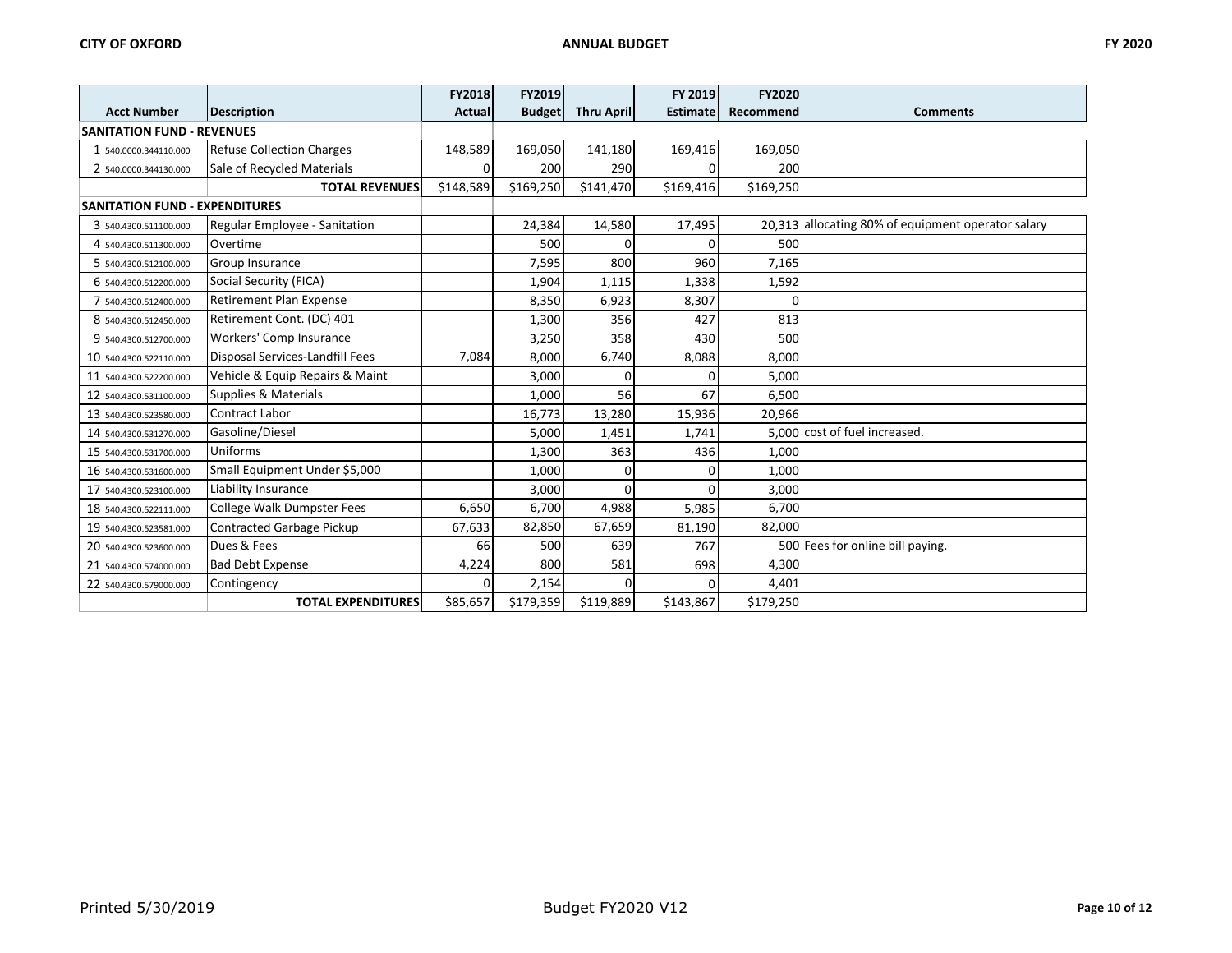|                     |                                   | FY2018     | FY2019        |                   | FY 2019         | FY2020         |                 |
|---------------------|-----------------------------------|------------|---------------|-------------------|-----------------|----------------|-----------------|
| Acct Number         | <b>Description</b>                | Actual     | <b>Budget</b> | <b>Thru April</b> | <b>Estimate</b> | Recommend      | <b>Comments</b> |
|                     | <b>General Fund</b>               |            |               |                   |                 |                |                 |
|                     | <b>Revenues</b>                   | 917,477    | 866,641       | 960,860           | 1,029,348       | 983,764        |                 |
| 100.0000.391505.000 | Transfers from W&S                |            | 80,000        |                   |                 | 60,000         |                 |
| 100.0000.391510.000 | <b>Transfers from Electric</b>    |            | 470,000       |                   |                 | 490,000        |                 |
| 100.0000.391540.000 | <b>Transfers from Sanitation</b>  |            | $\Omega$      |                   |                 |                |                 |
|                     | <b>General Fund Revenues</b>      | 917,477    | 1,416,641     | 960,860           | 1,029,348       | 1,533,764      |                 |
|                     | <b>Expenditures</b>               |            |               |                   |                 |                |                 |
|                     | <b>City Council</b>               | 49,158     | 53,063        | 40,784            | 47,141          | 56,113         |                 |
|                     | <b>General Government</b>         | 566,669    | 828,966       | 523,254           | 627,973         | 764,826        |                 |
|                     | Court                             | 9.022      | 13,250        | 10,964            | 12,550          | 14,700         |                 |
|                     | Police Department                 | 294,603    | 333,562       | 235,611           | 265,796         | 387,760        |                 |
|                     | <b>Street Department</b>          | 210,209    | 141,627       | 105,992           | 126,090         | 171,584        |                 |
|                     | Parks and Recreation Department   | $\Omega$   | $\Omega$      | 0                 | $\Omega$        | 126,781        |                 |
|                     | Cemetery                          | 14,800     | 10,000        | 9,800             | 10,000          | 12,000         |                 |
| 100.9000.611011.000 | Transfers to Capital Fund         |            | 50,215        |                   |                 | 0              |                 |
|                     | <b>General Fund Expenditures</b>  | 1,144,461  | 1,430,683     | 926,404           | 1,089,549       | 1,533,764      |                 |
|                     | <b>General Fund BALANCE</b>       | $-226,984$ | $-14,042$     | 34,456            | $-60,201$       | $\Omega$       |                 |
|                     |                                   |            |               |                   |                 |                |                 |
|                     | <b>Water &amp; Sewer Fund</b>     |            |               |                   |                 |                |                 |
|                     | <b>Revenues</b>                   | 784,244    | 783,500       | 660,469           | 796,281         | 790,500        |                 |
|                     | <b>Expenditures</b>               | 655,635    | 703,500       | 512,890           | 618,455         | 730,500        |                 |
| 505.9000.611003.000 | Transfers to G/F                  |            | 80,000        |                   |                 | 60,000         |                 |
| 505.9000.611350.000 | Transfers to Capital Fund         |            | $\mathbf 0$   |                   |                 | $\Omega$       |                 |
|                     | W & S Fund Expenditures           | 655,635    | 783,500       | 512,890           | 618,455         | 790,500        |                 |
|                     | W & S Fund BALANCE                | 128,610    | $\mathbf 0$   | 147,579           | 177,826         | $\overline{0}$ |                 |
|                     |                                   |            |               |                   |                 |                |                 |
|                     | <b>Electric Fund</b>              |            |               |                   |                 |                |                 |
|                     | <b>Revenues</b>                   | 2,633,572  | 2,595,236     | 2,143,173         | 2,632,719       | 2,669,822      |                 |
|                     | <b>Expenditures</b>               | 1,862,793  | 1,930,976     | 1,517,744         | 1,828,089       | 1,919,822      |                 |
| 510.9000.611002.000 | Transfers to G/F                  |            | 470,000       |                   |                 | 490,000        |                 |
| 510.9000.611350.000 | Transfers to Capital Fund         |            | 120,000       |                   |                 | 250,000        |                 |
|                     | <b>Transfers to Sanitation</b>    |            | 10,000        |                   |                 | 10,000         |                 |
| 510.9000.611351.000 | Comp Trust transfer to Capital    |            | 64,260        |                   |                 | $\Omega$       |                 |
|                     | <b>Electric Fund Expenditures</b> | 1,862,793  | 2,595,236     | 1,517,744         | 1,828,089       | 2,669,822      |                 |
|                     | <b>Electric Fund BALANCE</b>      | 770,778    | $\mathbf 0$   | 625,429           | 804,629         | $\overline{0}$ |                 |